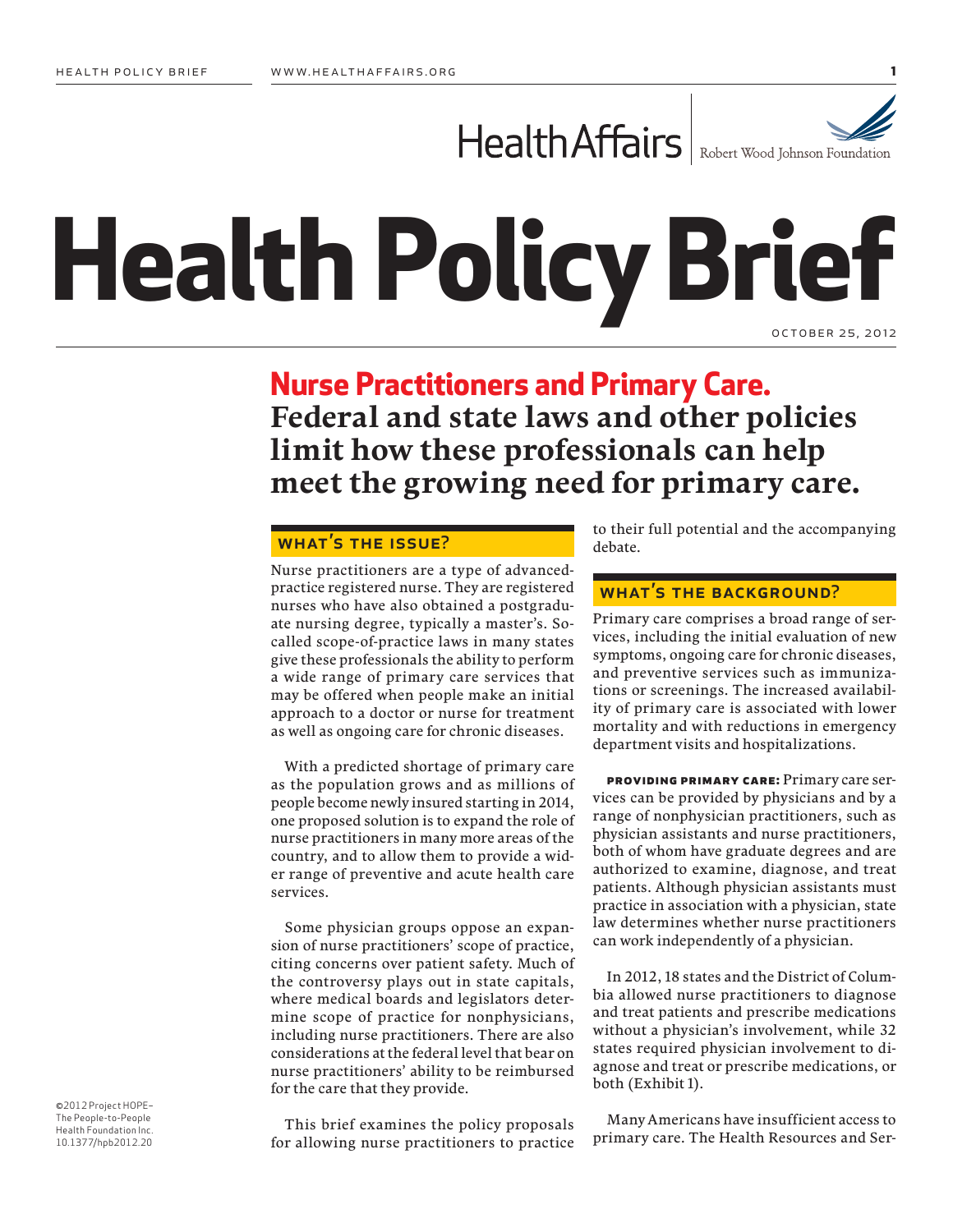32

in 32 states.

**Restrictive jurisdictions** Nurse practitioners need physician involvement to diagnose and treat or prescribe medications, or both, vices Administration (HRSA)—the federal agency responsible for improving access to health care services for people who are uninsured, isolated, or medically vulnerable—has identified roughly 5,700 geographic areas containing 55 million residents as being Primary Care Health Professional Shortage Areas. These areas would need more than 15,000 additional practitioners to meet the target ratio of one primary care practitioner for every 2,000 residents.

Primary care shortages may increase in the future because of changes in demographics (growth and aging of the US population) and demand because of increased insurance coverage with the full implementation of the Affordable Care Act. Many of the initiatives to improve access to primary care focus on increasing the capacity to provide services by increasing the supply of primary care practitioners, often physicians.

**physicians and primary care:** For more than a decade, there has been reduced interest in primary care among new medical graduates. There are many reasons for this, including physician payment systems that pay more for specialty care than for primary care. In addition, some observers argue that phy-

#### **exhibit 1**

#### **Nurse Practitioner Scope-of-Practice Authority, 2012**



**source** [Linda J. Pearson, The 2012 Pearson Report,](http://www.pearsonreport.com/) *American Journal for Nurse Practitioners*. **notes** In Connecticut, Indiana, Minnesota, and Pennsylvania, physician involvement is required to diagnose or treat, but written documentation of this is not required. In other states that require physician involvement to diagnose or treat, written documentation is also required.

sicians are overqualified for some of today's primary care work, which can involve routine physical assessments and ongoing care rather than diagnosis and treatment of complex conditions.

Some policy makers want to make primary care more appealing to new physicians by increasing payments for primary care services or by supporting loan forgiveness programs for physicians who practice in underserved areas. However, policies intended to encourage future doctors to specialize in primary care will probably require a long time before having a significant impact on capacity. Even then, there is no guarantee that new primary care physicians will continue to practice in the field. Others believe that the emphasis should be on restructuring the delivery of primary care (see "New Models" below).

#### **nurse practitioners and primary care:**

There is a growing body of research demonstrating that patients perceive that receiving primary care and having a usual source of care is more important than who it was that provided these services. Studies comparing the quality of care provided by physicians and nurse practitioners have found that clinical outcomes are similar. For example, a systematic review of 26 studies published since 2000 found that health status, treatment practices, and prescribing behavior were consistent between nurse practitioners and physicians.

What's more, patients seeing nurse practitioners were also found to have higher levels of satisfaction with their care. Studies found that nurse practitioners do better than physicians on measures related to patient follow up; time spent in consultations; and provision of screening, assessment, and counseling services. The patient-centered nature of nurse practitioner training, which often includes care coordination and sensitivity to the impact on health of social and cultural factors, such as environment and family situation, makes nurse practitioners particularly well prepared for and interested in providing primary care.

Advocates also note that nurse practitioners could fill the growing primary care shortage more quickly than could physicians, since it takes nurses on average 6 years to complete their education and training, including undergraduate and graduate degrees, compared to an average of 11 to 12 years for physicians, including schooling and residency training.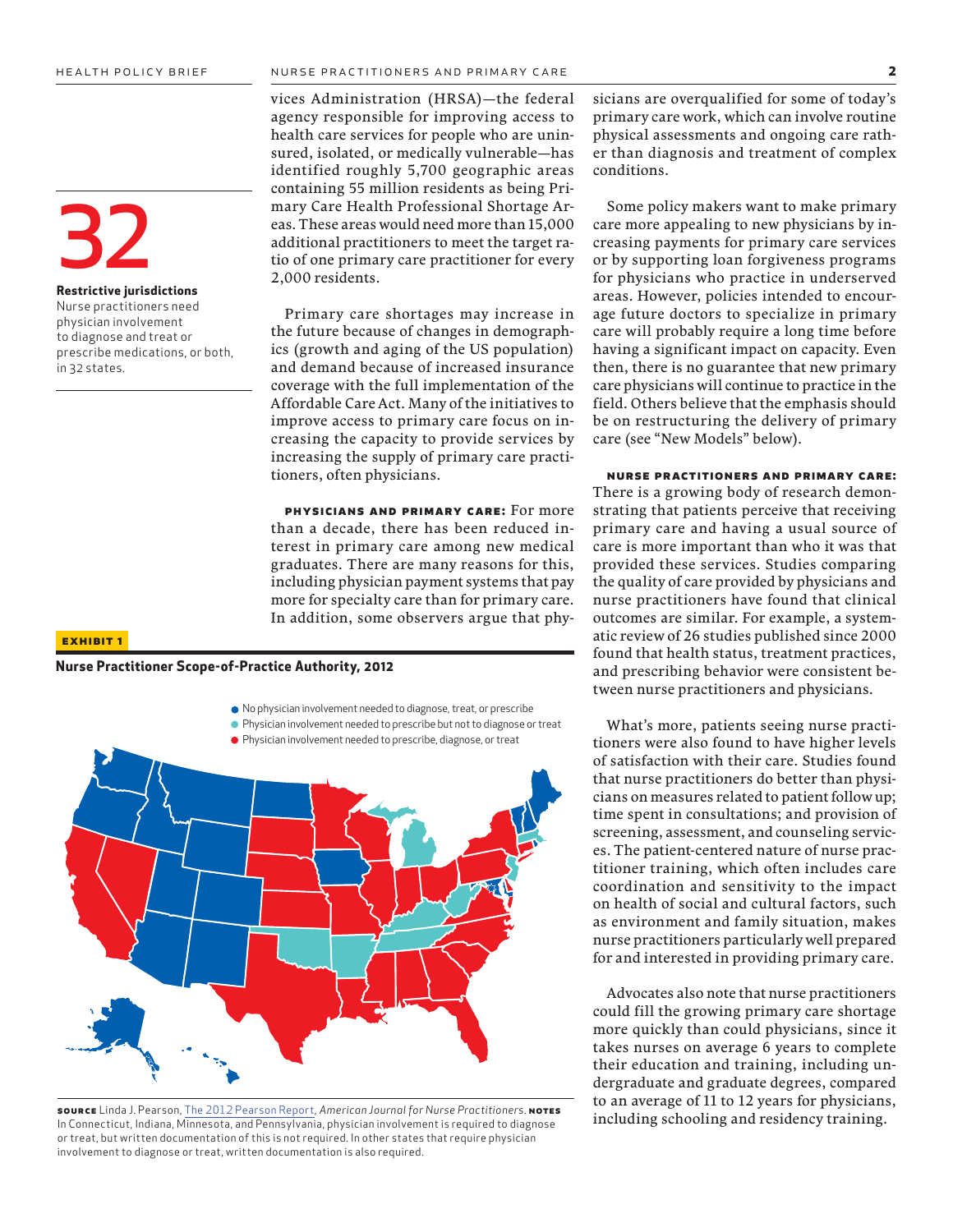**Medicare payment rate** Medicare pays nurse practitioners practicing independently 85 percent of the physician rate for the same services.

**"Patients perceive that receiving primary care and having a usual source of care is more important than who it was that provided these services."**

As noted, state scope-of-practice laws determine which functions different professions can perform and in what context. Medical practice acts in every state give physicians full authority to diagnose and treat all conditions. In contrast, nurse practitioner authority varies significantly, with some states allowing nurses to practice independently from physicians, while others require them to be supervised by physicians. Most states fall somewhere in between, requiring nurse practitioners to collaborate with physicians, particularly when prescribing drugs.

Nurse practitioners are nearly always paid less than physicians for providing the same services. Medicare pays nurse practitioners practicing independently 85 percent of the physician rate for the same services. The Medicare Payment Advisory Commission, the federal agency that advises Congress on Medicare issues, found that there was no analytical foundation for this difference. But revising the payment methodology would require Congress to change the Medicare law. Doing so, however, could increase total Medicare spending if increased payment rates are not offset by savings in other areas.

There is evidence that primary care by nurse practitioners is less costly because they tend to order fewer tests and expensive diagnostic procedures than do physicians. Thus, there still may be cost savings from nurse practitioners even if they are paid on a par with physicians for the same services.

In addition, Medicaid fee-for-service programs pay certified pediatric and family practice nurse practitioners directly, but these rates vary by state. Some states pay nurses the same rates as they pay physicians for some or all services, but more than half of the states pay nurse practitioners a smaller percentage of physician rates. The Affordable Care Act provides for enhanced Medicaid payment for primary care services furnished by physicians, and an Institute of Medicine (IOM) report recommended Congress apply those same rates to nurse practitioners providing similar primary care services.

Health insurance plans have significant discretion to determine what services they cover and which providers they recognize. Not all plans cover nurse practitioner services. In addition, many managed care plans require enrollees to designate a primary care provider but do not always recognize nurse practitioners as primary care providers. A survey by

the National Nursing Centers Consortium found that in 2009, nearly half of the major managed care organizations did not credential nurse practitioners as primary care providers. Lack of credentialing is cited as a particular problem for Medicare and Medicaid managed care plans, because a growing percentage of the population covered under both programs is enrolled in managed care.

**new models:** Emerging models of primary care emphasize comprehensive, patientcentered care through structures such as patient-centered medical homes and accountable care organizations. These models focus on elements of care such as care coordination and health promotion that have been traditionally provided by nurses.

Programs and funding authorized by the Affordable Care Act support a number of these emerging models, including nurse-led clinics. Nurse-led clinics may provide care in underserved areas or meet the demand for more convenient care by providing a limited number of low-intensity, commonly needed services, in locations such as retail stores. In 2010 HRSA awarded \$15 million for a small demonstration project that will support 10 nurse-managed clinics for three years. In addition, the health reform law included \$30 million to cover educational expenses to train 600 nurse practitioners and a \$200 million clinical training demonstration project designed to increase production of advanced-practice nurses, including nurse practitioners.

# WHAT'S THE DEBATE?

Many advocates say changes in federal and state laws are needed to remove barriers to the provision of primary care by nurse practitioners. By contrast, some physician groups are opposed.

**opposition to expanding nurse practitioners' role:** Some physician groups, including the American Medical Association, assert that encouraging patients to see nurse practitioners rather than primary care physicians may put patients' health at risk, although the evidence does not support these claims. They emphasize the difference in education four years of medical school plus three years of residency for doctors compared to four years of nursing school and two years of graduate school for nurse practitioners. Although these groups acknowledge that nonphysician practitioners, including nurse practitioners, can provide essential patient care, they believe